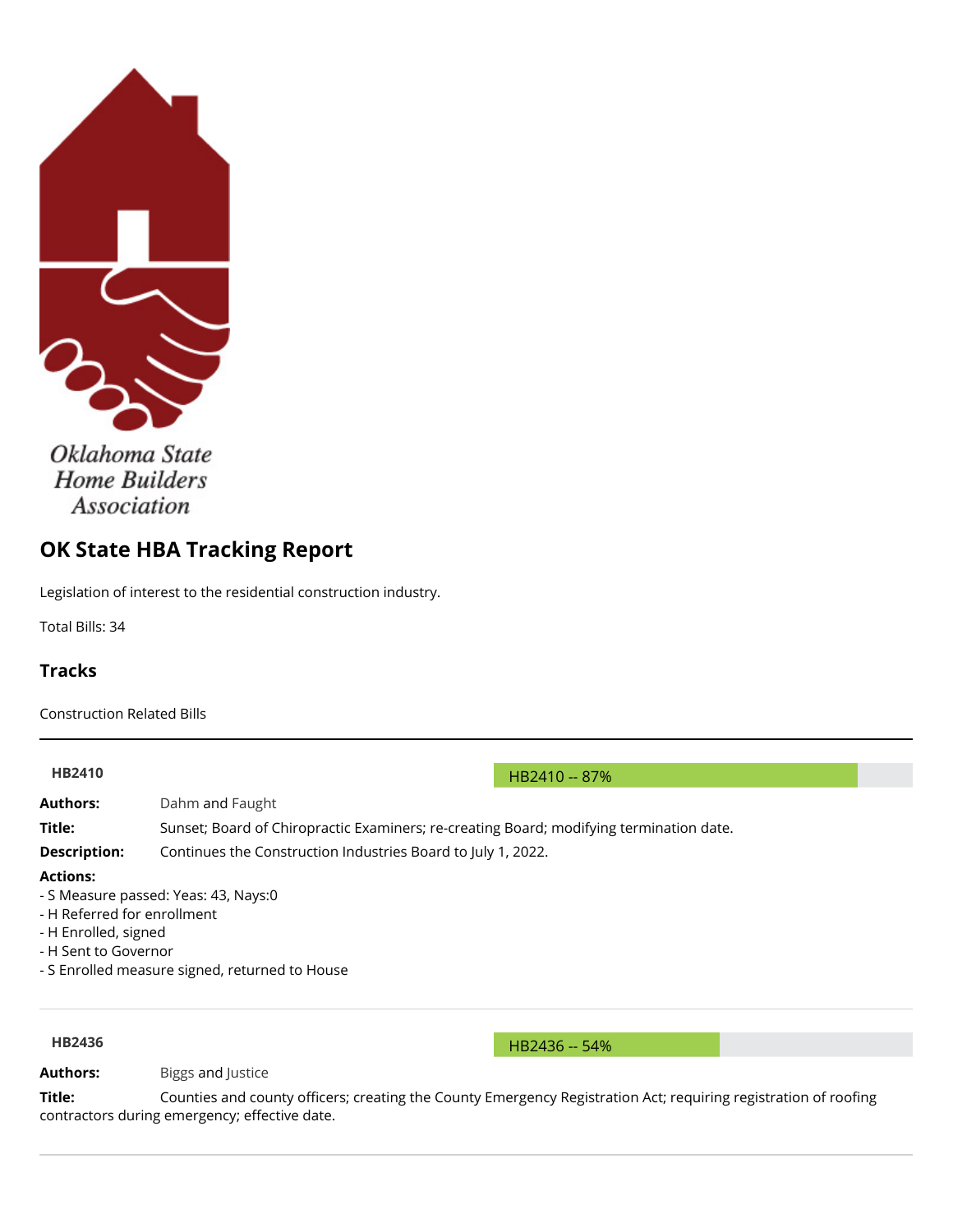**Description:** Creates the County Emergency Registration Act which requires the registration of any roofing contractor prior to engaging in business within a county affected by a declared state disaster or emergency; Provides the requirements and protocol for registration; Enumerates who the Act does not apply to.

### **Actions:**

- S Reported Do Pass Business and Commerce (55th) committee; CR filed

- 2016-04-20 S Set on Senate Floor Agenda for 04/20/2016
- S Laid out for consideration at 11:42 AM
- S Placed on Third Reading
- S Measure passed: Yeas: 30 Nays: 13

**[HB2535](http://www.oklegislature.gov/BillInfo.aspx?Bill=HB2535&session=1600)** HB2535 -- 54%

# **Authors:** [Smalley](http://www.oksenate.gov/Senators/biographies/smalley_bio.aspx) and [Montgomery](http://okhouse.gov/District.aspx?District=62)

**Title:** Schools; authorizing governing body of schools to enter into agreement to create apprenticeship, internship or mentorship program; effective date.

**Description:** Allows governing body of schools to enter into agreements with public and private organizations to create apprenticeship, internship, and mentorship programs. Excuses schools from liability from injuries arising from these programs.

### **Actions:**

- S Laid out for consideration at 2:10 PM
- S Placed on Third Reading
- S Measure passed: yeas: 42, Nays 1
- S Amendment restored bill to engrossed version
- S Engrossed measure signed, returned to House

### **[HB2758](http://www.oklegislature.gov/BillInfo.aspx?Bill=HB2758&session=1600)** HB2758 -- 54%

**Authors:** [Kirby](http://www.okhouse.gov/District.aspx?District=75) and [David](http://www.oksenate.gov/Senators/biographies/david_bio.html)

**Title:** Professions and occupations; Uniform Building Code Commission; modifying Commission membership; modifying powers and duties of the Commission; effective date.

**Description:** Modifying commission membership for the Oklahoma Uniform Building Code Commission; clarifying language; provides training provisions.

### **Actions:**

- S Laid out for consideration at 5:52 PM
- S Placed on Third Reading
- S Measure passed: Yeas: 44, Nays: 0
- H SA's received
- S Engrossed measure signed, returned to House

**[HB2996](http://www.oklegislature.gov/BillInfo.aspx?Bill=HB2996&session=1600)** -- 54%

**Authors:** [Moore](http://www.okhouse.gov/District.aspx?District=96) and [Brown](http://www.oksenate.gov/Senators/biographies/brown_bio.html)

**Title:** Insurance; requiring certain insurance coverage to provide certain retention percentage; effective date.

**Description:** Makes any stop-loss insurance coverage provide an aggregate retention of 110% of expected claims

### **Actions:**

- S Laid out for consideration at 2:18 PM
- S Placed on Third Reading
- S Measure passed: Yeas: 42, Nays: 0
- H SA's received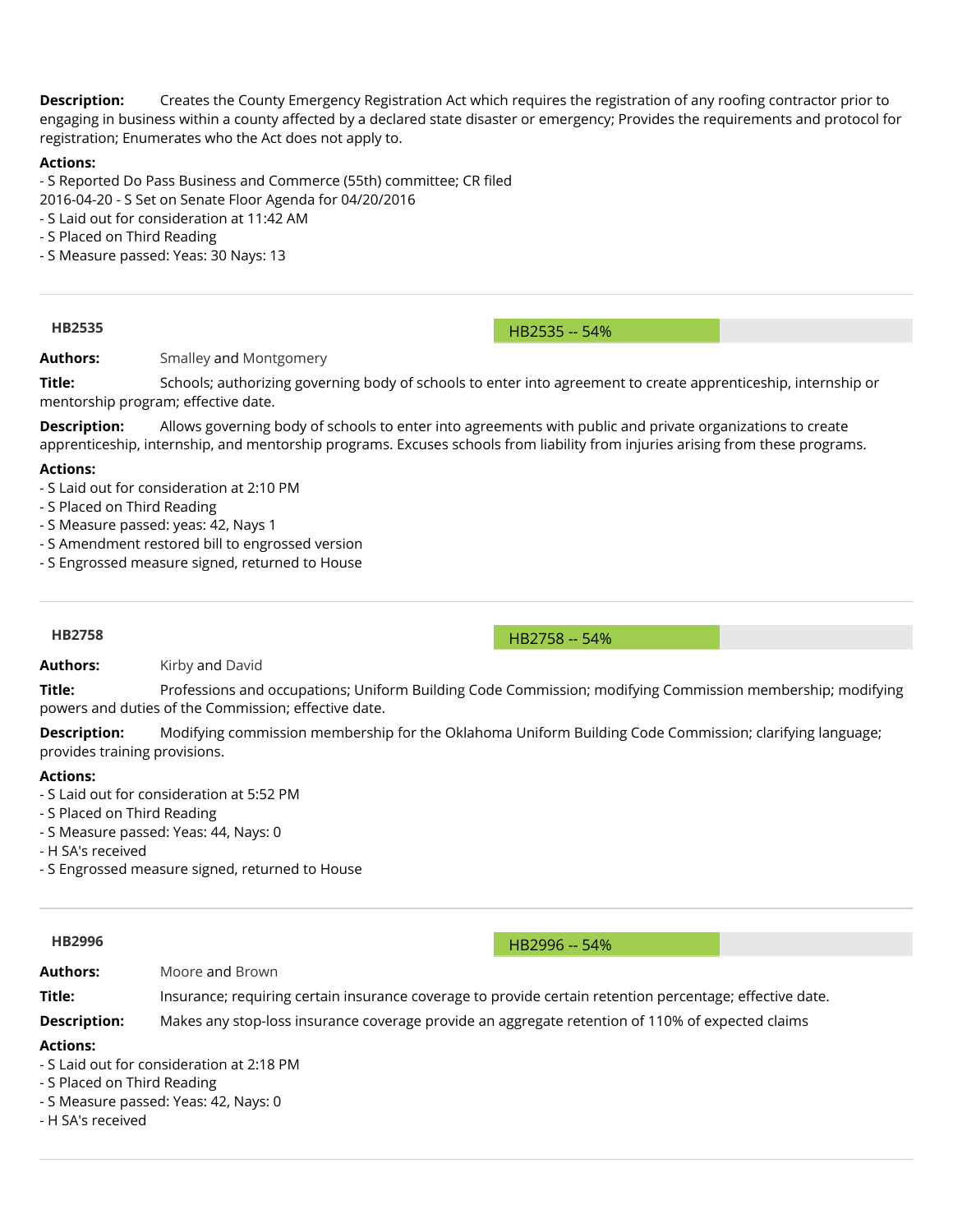### - S Referred for engrossment

### **[HB3058](http://www.oklegislature.gov/BillInfo.aspx?Bill=HB3058&session=1600)** HB3058 -- 54%

**Authors:** [Newell](http://www.okhouse.gov/District.aspx?District=28) and [Treat](http://www.oksenate.gov/Senators/biographies/treat_bio.html)

**Title:** Public finance; revolving funds; reconciliation; rules; protests.

**Description:** Instructs the Office of Management Enterprise Services to reconcile all state agency revolving funds by the first Monday in August; EMERGENCY

### **Actions:**

2016-04-11 - S Set on Senate Floor Agenda for 04/11/2016

- S Placed on Third Reading
- S Measure passed: Yeas: 43, Nays: 0
- S Laid out for consideration at 3:10 PM
- H SA's received

**[HB3164](http://www.oklegislature.gov/BillInfo.aspx?Bill=HB3164&session=1600)** -- 54%

**Authors:** [Hickman](http://www.okhouse.gov/District.aspx?District=58) and [Newberry](http://www.oksenate.gov/Senators/biographies/newberry_bio.html)

**Title:** Labor; Employment Security Act of 1980; providing for workers to have voluntarily quit work under certain circumstances; effective date.

**Description:** States that a worker is considered to have voluntarily quit if the duration of employment is less than nine months and the end date of employment is known by both the worker and employer prior to the commencement of the job;

### **Actions:**

2016-04-18 - S Set on Senate Floor Agenda for 04/18/2016

- S Laid out for consideration at 2:40 PM
- S Placed on Third Reading
- S Measure passed: Yeas: 41, Nays:4
- S Engrossed measure signed, returned to House

**Authors:** [Loveless](http://www.oksenate.gov/Senators/biographies/loveless_bio.html) and [Faught](http://www.okhouse.gov/District.aspx?District=14)

Title: Administrative Procedures Act; requiring rules filed to include statement of the gist of the rule. Effective date.

**Description:** Requires an agency to provide a statement of the gist of an administrative rule to the Secretary of State before publishing and to the Governor, Speaker of the House, and President Pro Tempore within ten days of adoption of the rule.

### **Actions:**

- H Laid out for consideration at 2:25 PM

- H Placed on Third Reading

- H Measure passed: Ayes: 90; Nays: 0

- H Note: HA engrossed, Returned to Senate

2016-04-20 - S Set on Senate Floor Agenda for 04/20/2016

**[SB1083](http://www.oklegislature.gov/BillInfo.aspx?Bill=SB1083&session=1600)** SB1083 -- 54%

**Authors:** [Echols](http://www.okhouse.gov/District.aspx?District=90) and [Newberry](http://www.oksenate.gov/Senators/biographies/newberry_bio.html)

Title: Roofing Contractor Registration Act; affidavit of exemption; workers' compensation coverage. Effective date.

# **[SB912](http://www.oklegislature.gov/BillInfo.aspx?Bill=SB912&session=1600)** -- 54%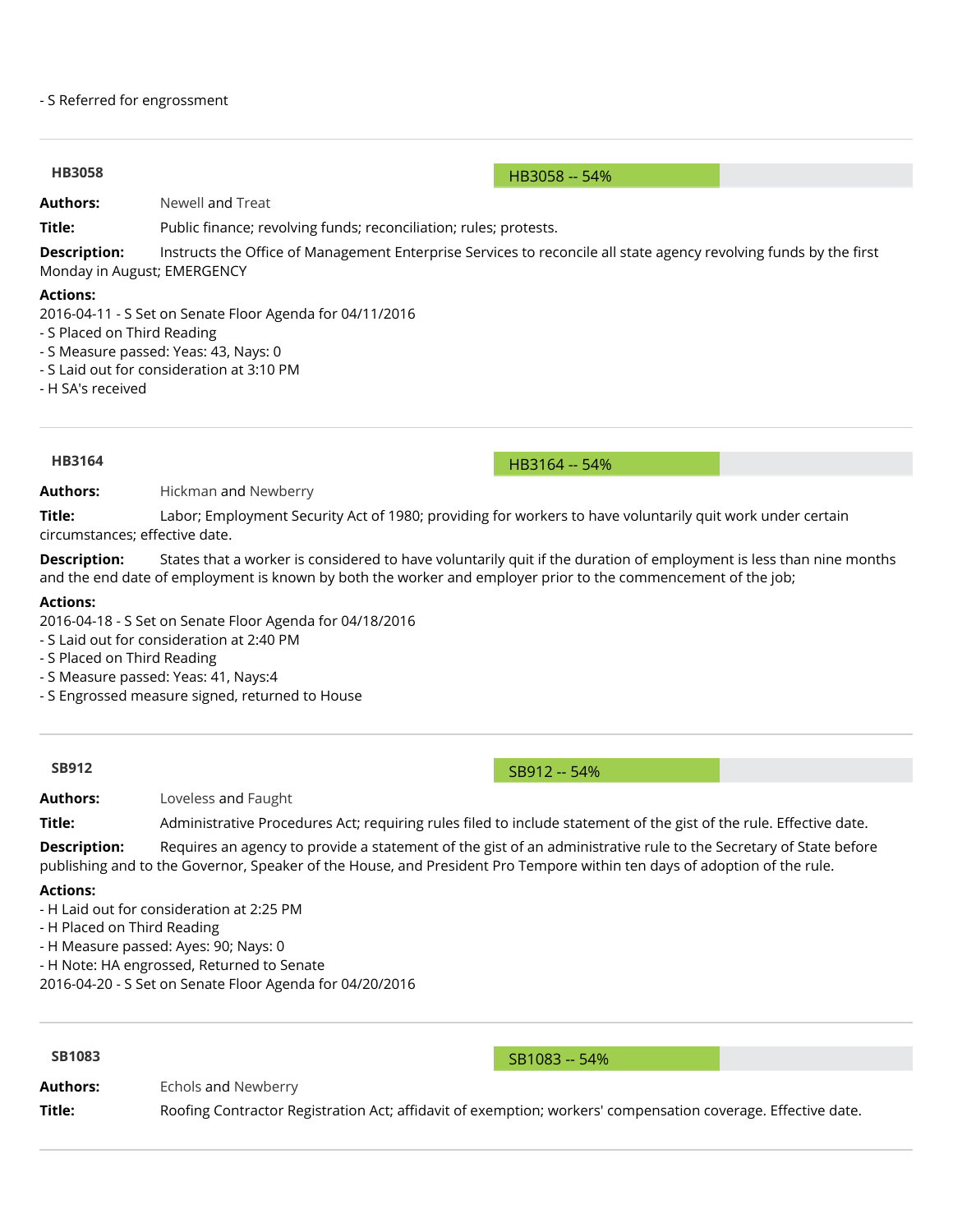**Description:** Relates to the Roofing Contractor Registration Act; modifies use of affidavit of exemption; requires all workers be covered under workers compensation insurance; provides for day laborer's affidavit under certain conditions.

### **Actions:**

- H Laid out for consideration at 9:27 AM
- H House Rule suspended
- H Third Reading, Measure passed: Ayes: 68, Nays: 12
- H Amended
- H Placed on Third Reading

**[SB1282](http://www.oklegislature.gov/BillInfo.aspx?Bill=SB1282&session=1600)** SB1282 -- 20%

**Authors:** [Jolley](http://www.oksenate.gov/Senators/biographies/jolley_bio.html)

Title: Revenue and taxation; manufacturer exemptions; exempting for certain materials used in manufacturing. Effective date.

**Description:** Instructs the Oklahoma Tax Commission to enhance agency efforts to discover and reduce fraud; clarifies language and promulgates rules to that effect

### **Actions:**

2016-04-19 - H Set on House Floor Agenda for 04/19/2016 2016-04-21 - H Set on House Floor Agenda for 04/21/2016

- H Laid out for consideration at 5:37 PM

- H Amended

- H Third Reading, Measure passed: Ayes: 83, Nays: 0

**[SB1316](http://www.oklegislature.gov/BillInfo.aspx?Bill=SB1316&session=1600)** SB1316 -- 20%

**Authors:** [Martin](http://www.okhouse.gov/District.aspx?District=46) and [Sparks](http://www.oksenate.gov/Senators/biographies/sparks_bio.html)

**Title:** Infrastructure development; creating the Public and Private Facilities and Infrastructure Act; contracts; funding. Effective date.

**Description:** Creates the "Oklahoma Public Schools and Private Facilities and Infrastructure Act" which will encourage investment in the estate by private entities, facilitate financing and provide government flexibility in in contracting with private entities; promulgating rules and regulations to that effect

### **Actions:**

- H Laid over

- H Laid over

2016-04-06 - H Meeting set for 04/06/2016 at 3:00 PM, 432A, Appropriations and Budget (55th) Committee - H CR; Do Pass, amended by committee substitute Appropriations and Budget (55th) Committee 2016-04-21 - H Set on House Floor Agenda for 04/21/2016

**[SB1329](http://www.oklegislature.gov/BillInfo.aspx?Bill=SB1329&session=1600)** SB1329 -- 20%

**Authors:** [Ford](http://www.oksenate.gov/Senators/biographies/ford_bio.html) and [Dunlap](http://www.okhouse.gov/District.aspx?District=10)

**Title:** Building codes; exempting certain church activities from occupancy ratings and codes. Effective date.

**Description:** Prevents the building codes, rules, and regulations of Oklahoma from prohibiting a church that is occupancy rated an A3 building pursuant to the International Building Code from utilizing its building space for temporary overnight-visitors for various recreational, charitable or emergency purposes.

### **Actions:**

- H CR; Do Pass, amended by committee substitute Appropriations and Budget (55th) Committee 2016-04-19 - H Set on House Floor Agenda for 04/19/2016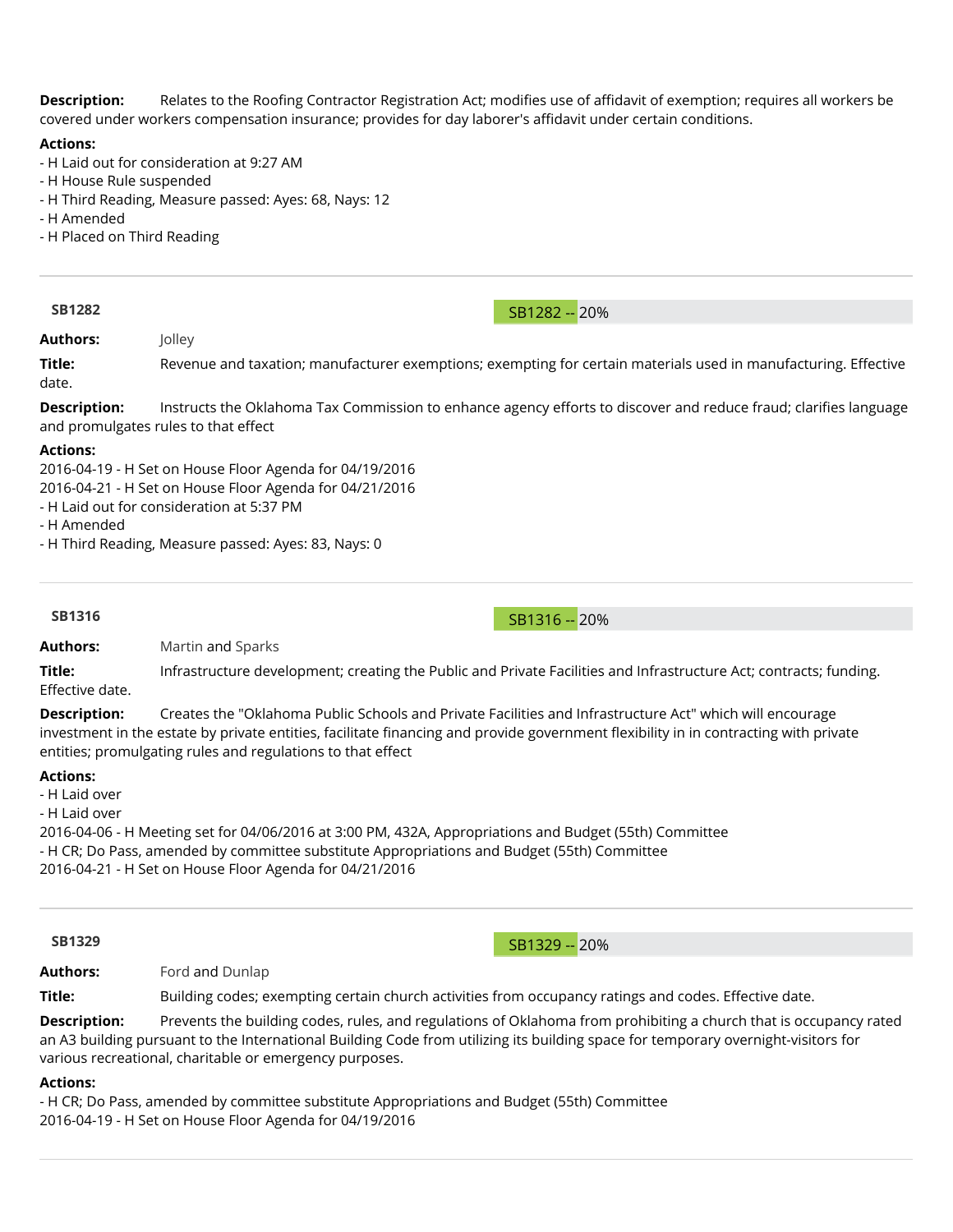2016-04-21 - H Set on House Floor Agenda for 04/21/2016

- H Laid out for consideration at 10:51 AM

- H Third Reading, Measure passed: Ayes: 52, Nays: 42

| <b>SB1455</b>                                                                                                   |                                                                                                                                                                                                                                                                 |  |  |  |  |
|-----------------------------------------------------------------------------------------------------------------|-----------------------------------------------------------------------------------------------------------------------------------------------------------------------------------------------------------------------------------------------------------------|--|--|--|--|
| <b>Authors:</b>                                                                                                 | SB1455 -- 54%                                                                                                                                                                                                                                                   |  |  |  |  |
| Title:                                                                                                          | Sharp<br>Ad valorem; specifying methodology for valuation of certain property related to lumber and building materials.                                                                                                                                         |  |  |  |  |
| Effective date.                                                                                                 |                                                                                                                                                                                                                                                                 |  |  |  |  |
| <b>Description:</b>                                                                                             | Changes tax assessment for persons selling lumber and other building materials.                                                                                                                                                                                 |  |  |  |  |
| <b>Actions:</b><br>- H Placed on Third Reading<br>- H Signed, returned to Senate                                | - H Laid out for consideration at 10:35 AM<br>- H Third Reading, Measure passed: Ayes: 64, Nays: 13<br>- S Enrolled measure signed, returned to House                                                                                                           |  |  |  |  |
| <b>Tax Credits</b>                                                                                              |                                                                                                                                                                                                                                                                 |  |  |  |  |
| <b>SB1308</b>                                                                                                   | SB1308 -- 20%                                                                                                                                                                                                                                                   |  |  |  |  |
| <b>Authors:</b>                                                                                                 | Smalley and Calvey                                                                                                                                                                                                                                              |  |  |  |  |
| Title:                                                                                                          | Income tax credits; creating the Zero Emission Tax Credit Transparency Act of 2016. Effective date.                                                                                                                                                             |  |  |  |  |
| <b>Description:</b>                                                                                             | Creates the Zero Emission Tax Credit Transparency Act of 2016; creates various reporting requirements to the<br>Oklahoma Tax Commission on a monthly basis for electricity generated for each turbine on or after Jan. 1, 2017.                                 |  |  |  |  |
| <b>Actions:</b><br>- H Enacting clause stricken                                                                 | - H CR; Do Pass, amended by committee substitute Appropriations and Budget (55th) Committee<br>2016-04-19 - H Set on House Floor Agenda for 04/19/2016<br>2016-04-21 - H Set on House Floor Agenda for 04/21/2016<br>- H Laid out for consideration at 10:23 PM |  |  |  |  |
| Developers Bills                                                                                                |                                                                                                                                                                                                                                                                 |  |  |  |  |
| <b>HB2446</b>                                                                                                   | HB2446 -- 54%                                                                                                                                                                                                                                                   |  |  |  |  |
| <b>Authors:</b>                                                                                                 | O'Donnell and Newberry                                                                                                                                                                                                                                          |  |  |  |  |
| Title:<br>effective date.                                                                                       | Waters and water rights; declaring the protection of the waters of the state to be a compelling state interest;                                                                                                                                                 |  |  |  |  |
| <b>Description:</b>                                                                                             | States that the protection of waters of the state as defined in Title 82 is declared to be a compelling state interest<br>subject only to legislative authority and the regulatory authority granted by the Legislature.                                        |  |  |  |  |
| <b>Actions:</b><br>- S Placed on Third Reading<br>- S Title restored<br>- S In debate<br>- S Engrossed to House | - S Measure passed: Yeas: 38, Nays: 9                                                                                                                                                                                                                           |  |  |  |  |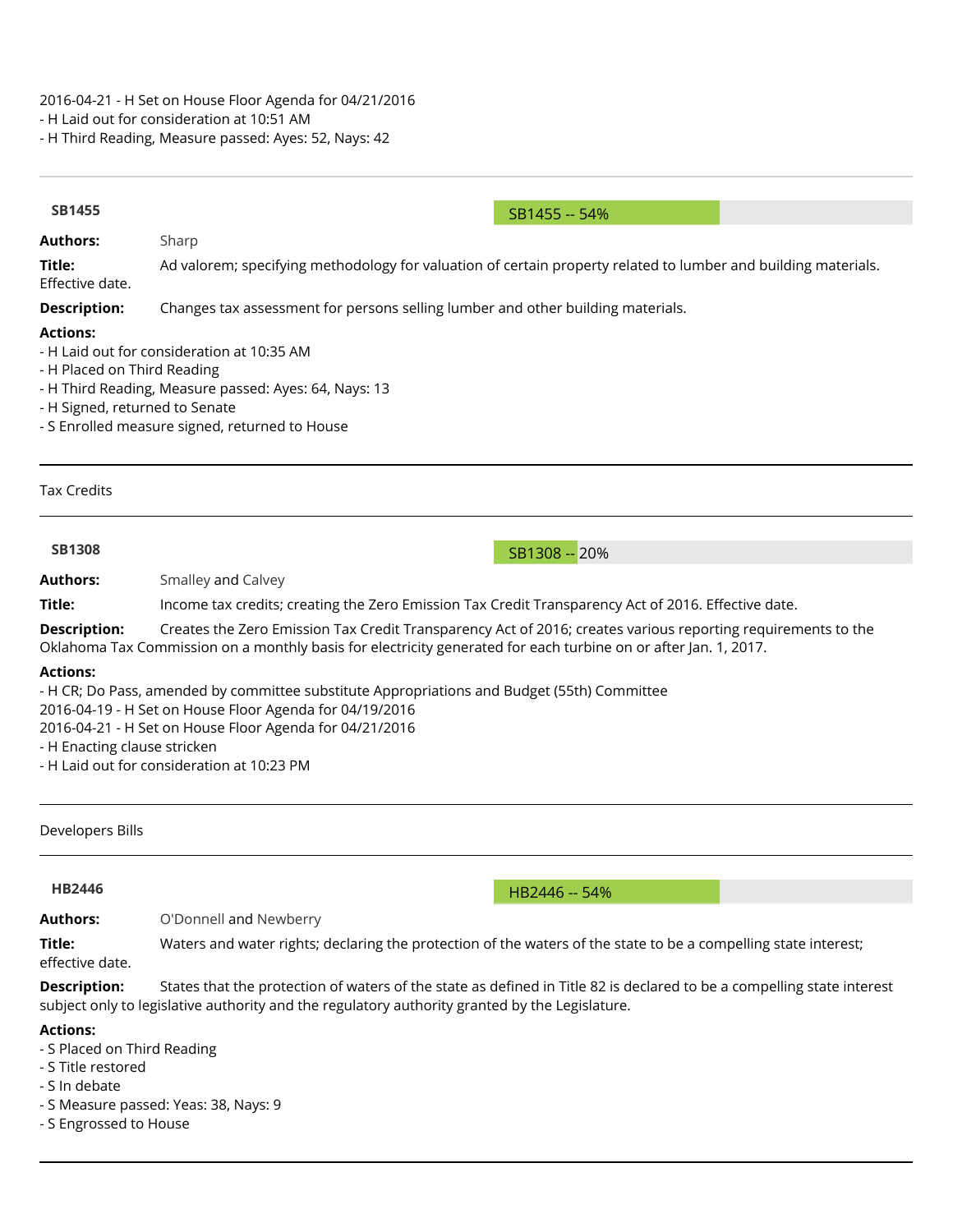### **[HB2304](http://www.oklegislature.gov/BillInfo.aspx?Bill=HB2304&session=1600)** -- 54%

**Authors:** [Loveless](http://www.oksenate.gov/Senators/biographies/loveless_bio.html) and [Kannady](http://www.okhouse.gov/District.aspx?District=91)

**Title:** Property; Residential Property Condition Disclosure Act; modifying property disclosure statement; effective date.

**Description:** Requires a seller of property to provide information about the existence of any requirements, restrictions, covenants, reservations or dedication of any owners association regulating the property on one of the two written property statements they are required to deliver to a purchaser of the property.

### **Actions:**

- S Reported Do Pass, amended by committee substitute Business and Commerce (55th) committee; CR Iled

- 2016-04-20 S Set on Senate Floor Agenda for 04/20/2016
- S Laid out for consideration at 3:51 PM
- S Placed on Third Reading
- S Measure passed: Yeas: 31, Nays: 16

**[HB2380](http://www.oklegislature.gov/BillInfo.aspx?Bill=HB2380&session=1600)** -- 54%

**Authors:** [David,](http://www.oksenate.gov/Senators/biographies/david_bio.html) [Goodwin,](#page-0-0) and [Goodwin](#page-0-0)

Title: Civil procedure; appraisement of property; prohibiting persons within certain degree of relation to the sheriff and sheriff's office employees from appraising certain property; effective date.

**Description:** Adds the term "or certified appraisers" alongside the existing term "disinterested persons" and states that no disinterested persons or certified appraisers shall be eligible to appraise the property if the certified appraiser is related within the third degree by affinity or consanguinity to the sheriff or any employee of the appointing sheriff's office.

### **Actions:**

- S Placed on Third Reading
- S Laid out for consideration at 2:31 PM
- S Title stricken
- S Measure passed: Yeas: 46, Nays: 0
- S Engrossed to House

**[HB2546](http://www.oklegislature.gov/BillInfo.aspx?Bill=HB2546&session=1600)** -- 54%

**Authors:** [Mulready](http://www.okhouse.gov/District.aspx?District=68) and [Sharp](http://www.oksenate.gov/Senators/biographies/sharp_bio.html)

**Title:** Professions and occupations; modifying various provisions of the Oklahoma Appraisal Management Company Regulation Act; effective date.

**Description:** Amends the bill to define the Truth in Lending Act; amends the bill to include suspended appraisers; requires notifying the Oklahoma Real Estate Appraiser Board within ten days of any discipline imposed by any other jurisdiction; the Board determines the final discipline to be imposed

### **Actions:**

- S Laid out for consideration at 2:45 PM
- S Placed on Third Reading
- S Measure passed: Yeas: 39, Nays: 6
- S Measure passed: Yeas: 39, Nays: 6
- H Referred for enrollment

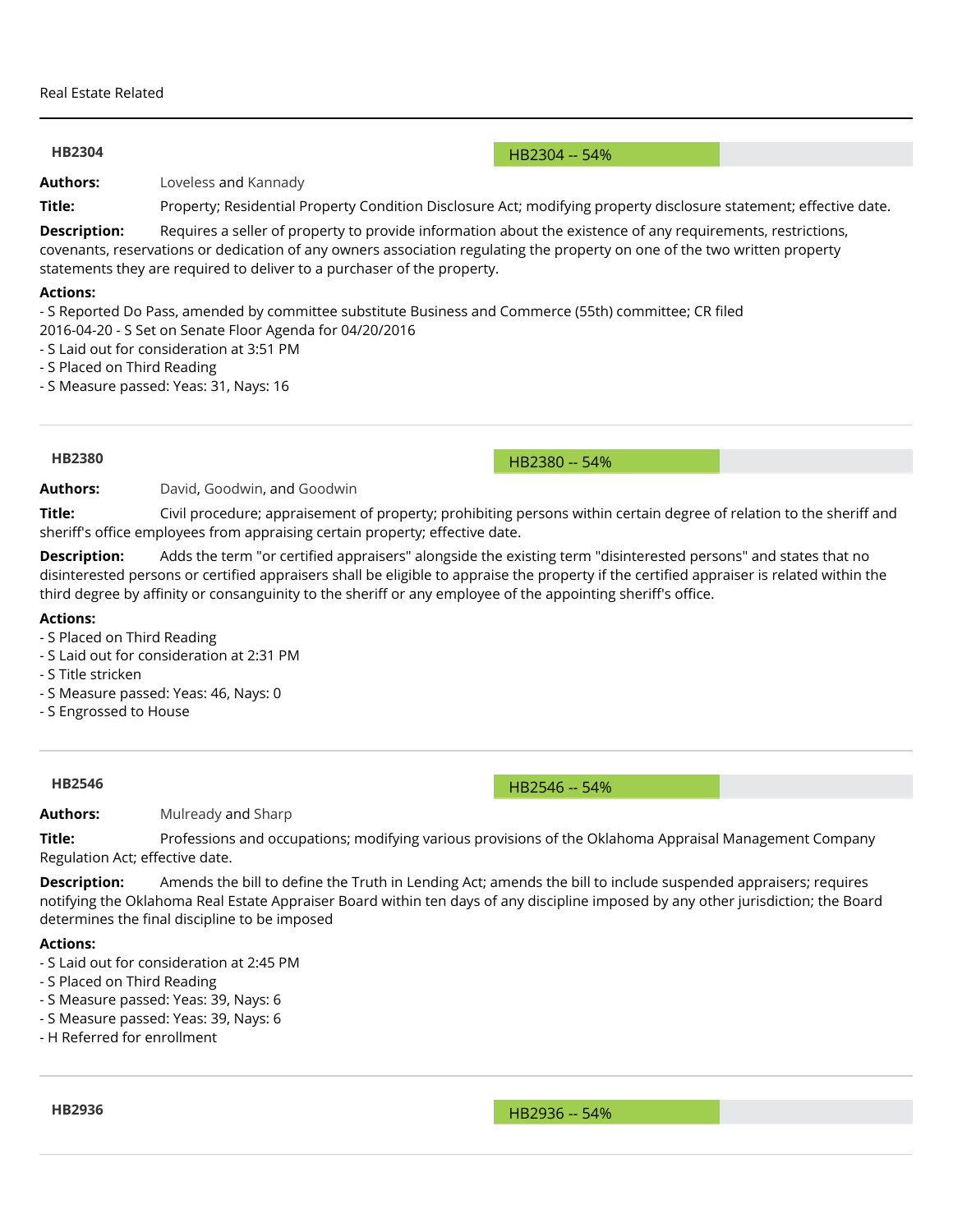**Authors:** [McCullough](http://www.okhouse.gov/District.aspx?District=30) and [Silk](http://www.oksenate.gov/Senators/biographies/silk_bio.aspx)

Title: Condemnation; mandating award of costs and attorney fees in specified proceedings; effective date.

**Description:** States that the final judgement of real property cannot be acquired by condemnation if the award of the jury exceeds the award of the court-appointed commissioners by at least Ive percent; states that the Landowner's Bill of Rights shall notify each property owner of the right to demand a jury trial to appeal an assessment of damages in a condemnation proceeding as long as the property owner holds any right, title or interest in the real property subject to condemnation.

# **Actions:**

- S Title restored

- S Placed on Third Reading
- S Measure passed: Yeas: 44, Nays: 0
- H SA's received
- S Engrossed measure signed, returned to House

**[SB1071](http://www.oklegislature.gov/BillInfo.aspx?Bill=SB1071&session=1600)** SB1071 -- 54%

Authors: [Henke](http://www.okhouse.gov/District.aspx?District=71) and [Newberry](http://www.oksenate.gov/Senators/biographies/newberry_bio.html)

**Title:** Landlord and tenant; establishing exception to eviction proceedings. Effective date.

**Description:** Establishes an exception to eviction requirements if the occupant does not have a rental agreement with the landlord and with whom the landlord has not consented to creating a tenancy; allows landlords the right to demand such an occupant vacate the dwelling; sets a fine for failure to comply at five hundred dollars or thirty days imprisonment.

### **Actions:**

- H Laid out for consideration at 3:33 PM
- H Placed on Third Reading
- H Third Reading, Measure passed: Ayes: 89, Nays: 4
- S HAs read
- H Note: HAs engrossed, signed, to Senate

# **[SB1123](http://www.oklegislature.gov/BillInfo.aspx?Bill=SB1123&session=1600)** SB1123 -- 54%

**Authors:** [Kirby](http://www.okhouse.gov/District.aspx?District=75) and [Silk](http://www.oksenate.gov/Senators/biographies/silk_bio.aspx)

**Title:** Oklahoma Real Estate Code; relating to definitions; adding and modifying definitions. Effective date.

**Description:** Relates to the Oklahoma Real Estate Code; modifies existing definitions and adds the definition of Property Management.

### **Actions:**

- H House Rule suspended
- H Amended
- H Measure passed: Ayes: 86; Nays:3
- S HAs read
- S HAs rejected, further conference requested

**[SB1245](http://www.oklegislature.gov/BillInfo.aspx?Bill=SB1245&session=1600)** SB1245 -- 87%

# **Authors:** [Osborn](http://www.okhouse.gov/District.aspx?District=47) and [Smalley](http://www.oksenate.gov/Senators/biographies/smalley_bio.aspx)

**Title:** Counties; relating to lake area planning commissions; prohibiting certain fee for transfer of real property. Effective date. Emergency.

**Description:** Provides that a schedule of fees created by lake area planning commissions shall not be applied to the sale or transfer of real property.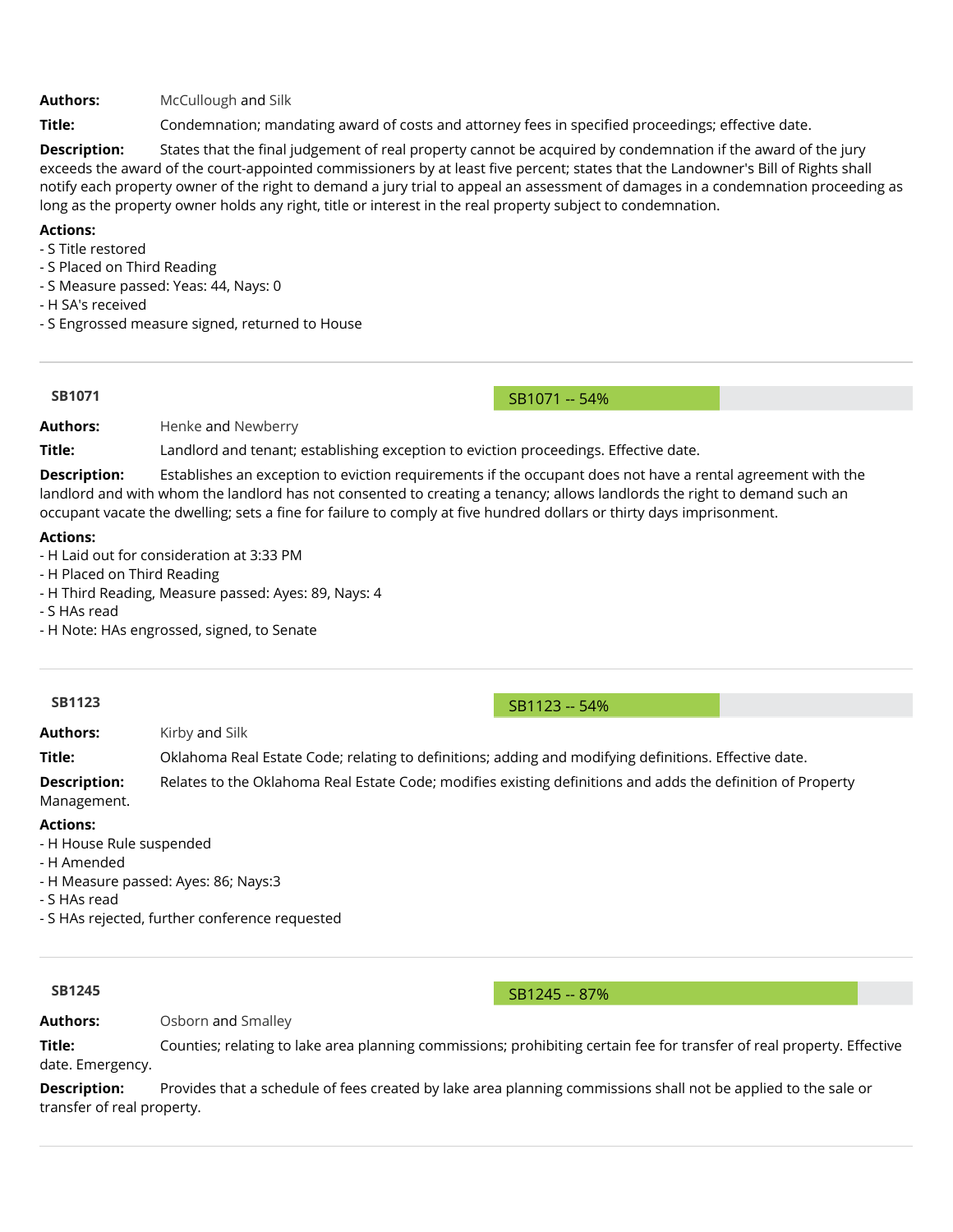### **Actions:**

- H Laid out for consideration at 2:52 PM
- H Third Reading, Measure and Emergency passed: Ayes: 77, Nays: 5
- S Referred for enrollment
- S Sent to Governor
- H Signed, returned to Senate

| <b>SB1250</b>                                                                                                                                                                                                                                                                                      |                                                                                                                                                                                                                         |               |  |  |  |  |
|----------------------------------------------------------------------------------------------------------------------------------------------------------------------------------------------------------------------------------------------------------------------------------------------------|-------------------------------------------------------------------------------------------------------------------------------------------------------------------------------------------------------------------------|---------------|--|--|--|--|
|                                                                                                                                                                                                                                                                                                    |                                                                                                                                                                                                                         | SB1250 -- 54% |  |  |  |  |
| <b>Authors:</b>                                                                                                                                                                                                                                                                                    | Hall and Jolley                                                                                                                                                                                                         |               |  |  |  |  |
| Title:                                                                                                                                                                                                                                                                                             | Notaries; modifying certain electronic signature requirement. Effective date.                                                                                                                                           |               |  |  |  |  |
| <b>Description:</b>                                                                                                                                                                                                                                                                                | Updates statutory language allowing certain notarizations and acknowledgments, together with other required<br>information, to be included as well as attached to or logically associated with the signature or record. |               |  |  |  |  |
| <b>Actions:</b><br>- H Third Reading, Measure passed: Ayes: 70, Nays: 1<br>- H Placed on Third Reading<br>- S HAs read<br>- H Note: HAs correctly engrossed, properly signed, ordered returned to the Senate<br>- H Note: HAs correctly engrossed, properly signed, ordered returned to the Senate |                                                                                                                                                                                                                         |               |  |  |  |  |
| <b>SB1336</b>                                                                                                                                                                                                                                                                                      |                                                                                                                                                                                                                         |               |  |  |  |  |
|                                                                                                                                                                                                                                                                                                    |                                                                                                                                                                                                                         | SB1336 -- 40% |  |  |  |  |
| <b>Authors:</b>                                                                                                                                                                                                                                                                                    | Crain                                                                                                                                                                                                                   |               |  |  |  |  |
| Title:                                                                                                                                                                                                                                                                                             | Public health; permitting hospital trusts; taxation; requiring certain use of revenues. Effective date.                                                                                                                 |               |  |  |  |  |
| <b>Description:</b>                                                                                                                                                                                                                                                                                | Provides definitions; allows for the creation of county hospital trusts                                                                                                                                                 |               |  |  |  |  |

OSHBA

**[HB2763](http://www.oklegislature.gov/BillInfo.aspx?Bill=HB2763&session=1600)** -- 54%

Authors: **[Holt](http://www.oksenate.gov/Senators/biographies/holt_bio.html) and [Montgomery](http://okhouse.gov/District.aspx?District=62)** 

Title: Public finance; Oklahoma Energy Revenues Stabilization Act; revenue protection strategies; effective date.

**Description:** Creates the Revenue Planning and Protection Act creating a revolving fund known as the Oklahoma Legacy Fund. The fund shall be invested in a manner prescribed by the State Treasurer with the primary intent of generating returns, with all investment earnings from the Oklahoma Legacy Fund to accrue to the balance of the fund. For purposes of this section, "earnings" shall include, but not be limited to, interest, dividends and realized capital gains from investment of the Oklahoma Legacy Fund. 25% of earnings from the fund shall be deposited into the General Revenue Fund.

### **Actions:**

- S Placed on Third Reading

- S Laid out for consideration at 10:30 AM

- S General Order, Amended by Floor Substitute